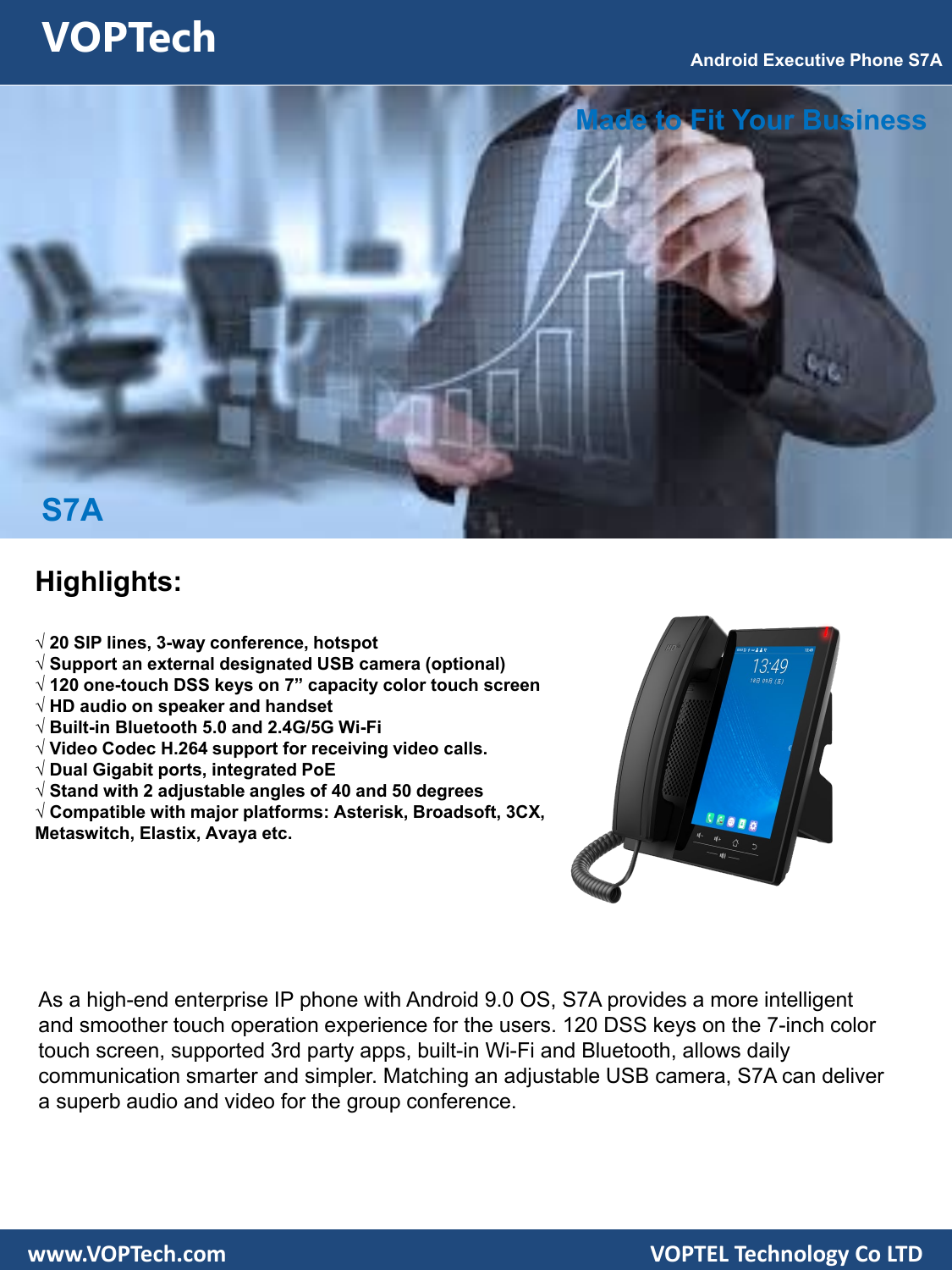# **VOPTech**

#### **Generic**

- 20 SIP Lines
- HD Voice
- Support receiving video calls
- PoE Enabled
- 7-inch (1024x600) color touch screen
- Handset / Hands-free / Headset mode
- Intelligent DSS Keys(Virtual buttons)
- Optional External Power Supply

#### **Operation System**

- Android 9.0 OS with higher security and better compatibility
- Built-in Applications:

Files, Calendar, Gallery, Browser, Email, Calculator, Notepad, Sound Recorder, Clock, Video, Music

- Support 3rd Party Applications
- Secondary Development of API

#### **Phone Features**

- Local Phonebook (2000 entries)
- Remote Phonebook (XML/LDAP, 2000 entries)
- Intelligent Search for Contacts and Call Log
- Call logs (In/out/missed, 1000 entries)
- Black/White List Call Filter
- Screen saver
- Voice Message Waiting Indication (VMWI)
- Programmable DSS/Soft keys
- Network Time Synchronization
- Built-in Bluetooth 5.0: Support Bluetooth headset/ Bluetooth of Mobile Device
- Built-in Wi-Fi: 2.4GHz, 802.11 b/g/n

5GHz, 802.11 a/n/ac

- Action URL / Active URI
- Support Recording
- SIP Hotspot
- Multicast
- Action Plan
- Time Plan

#### **Maintenance & Management**

- Auto-Provisioning via FTP/TFTP/HTTP/HTTPS/DHCP OPT66/SIP
- PNP/TR-069
- Web Management Portal
- Supports 3rd party communication APP
- Supports Web
- Supports encrypted configuration files download with AES
- Supports Web upgrade
- Supports factory reset data

#### **Network**

- Physical: 10/100/1000 Mbps Ethernet, dual bridged port for PC bypass
- IP Mode: IPv4
- IP Configuration: Static / DHCP
- Network Access Control: 802.1x
- VPN: OpenVPN (Requires third-party app support)
- VLAN
- LLDP
- CDP
- QoS

#### **Call Features**

- Call out / Answer / Reject
- Mute / Unmute (Microphone)
- Call Hold / Resume
- Call Waiting
- Intercom
- Caller ID
- Speed Dial
- Anonymous Call (Hide Caller ID)
- Call Forwarding (Always/Busy/No Answer)
- Call Transfer (Attended/Unattended)
- Call Parking/Pick-up (Depending on server)
- Redial
- Do-Not-Disturb
- Auto-Answering
- Voice Message (On server)
- 3-way Audio Conference
- Hot Line/Warm Line
- Direct IP call
- Hot desking
- BLF

#### **Audio**

- HD Voice Microphone/Speaker (Handset/Handsfree, 0 ~ 7KHz Frequency Response)
- Wideband ADC/DAC 16KHz Sampling
- Narrowband Codec: G.711a/u, G.729AB, iLBC
- Wideband Codec: G.722, Opus
- Full-duplex Acoustic Echo Canceller (AEC)
- Noise Reduction (NR)
- Packet Loss Concealment (PLC)
- Dynamic Adaptive Jitter Buffer
- DTMF: In-band, Out-of-Band DTMF-Relay(RFC2833) / SIP INFO

### **www.VOPTech.com VOPTEL Technology Co LTD**